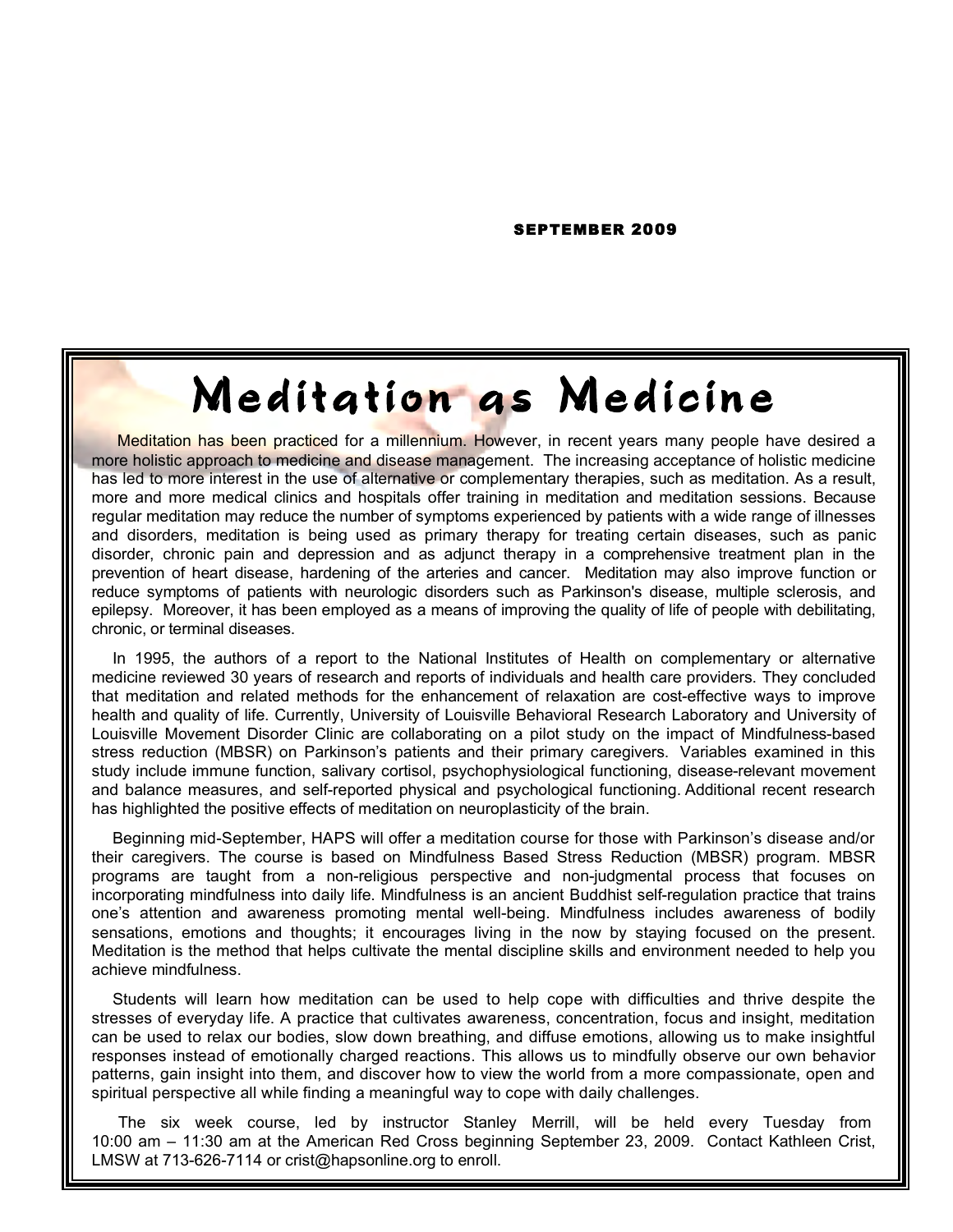# Ask the Doctor



*Cindy B. Ivanhoe, M.D. Chief Medical Officer Mentis Neurorehabilitation Associate Professor Baylor College of Medicine, University of Texas Department of Physical Medicine and Rehabilitation Alliance*



## Q. **How is Botox used in the treatment of Parkinson's disease?**

A. Everyone has heard of the uses of "Botox" for hyperactive glabellar lines (translation: wrinkles) but most people in the general public do not realize that botulinum toxin has been used for neurologic, therapeutic indications for a far greater number of years. There are many aspects of Parkinson Disease/Parkinsonism that can benefit from the use of botulinum toxin.

It is important for the person with Parkinson's and the physician to be clear about the goals of treatment. Everyone will be more satisfied with the result if the goals of injection are defined first and have meaning for the person being treated. There are 3 forms of botulinum toxin that have somewhat different properties. The trade names are Botox, Dysport and Myobloc. Their dosing and mechanisms of action vary.

Clinically, there is evidence to support the use of botulinum toxin for tremor, dystonia (abnormal postures), blepharospasm (involuntary eye closing), and lid apraxia (difficulty opening your eyes), sialorrhea (excessive saliva production) and gait disturbances. There can be improvement in everyday functioning with injections and sometimes, decrease the use of other medications.

Botulinum toxin is a useful intervention to maximize function. The potential risks are low and the potential benefits, meaningful. When someone is having difficulty walking or with postural reflexes, injections that help maintain range at the ankles, or improve the positioning of the foot and ankle can translate into a greater sense of security when walking or dancing. If orthotics/braces are helpful in providing stability when walking, botulinum toxin injections can help improve comfort and effectiveness of the brace.

Side effects of botulinum toxin injections are generally mild and short lived. They reflect potential weakness in the areas injected. For example, if someone is injected for difficulty with their eyes opening or closing, there is a possibility that they can develop temporary difficulty opening the eyelid. This is called "ptosis." Injections in the neck area for dystonia, can lead to difficulties with swallowing, or dysphagia, or unmask difficulties that may have been there before. Other potential side effects include pain or discomfort during the injection, bleeding at the injection site at the time of procedure and short-lived flu like symptoms. Effectiveness of treatment can vary with severity of the problem, injection technique, muscle selection, dose, goals and the use adjunctive therapies, such as speech, occupational and physical therapy.

### **Take home points**

Identify the goals of injection with your treating physician. Combine injections with appropriate therapies, as indicated. Know which toxin you are receiving. Realize that we are treating the symptoms, not the disease.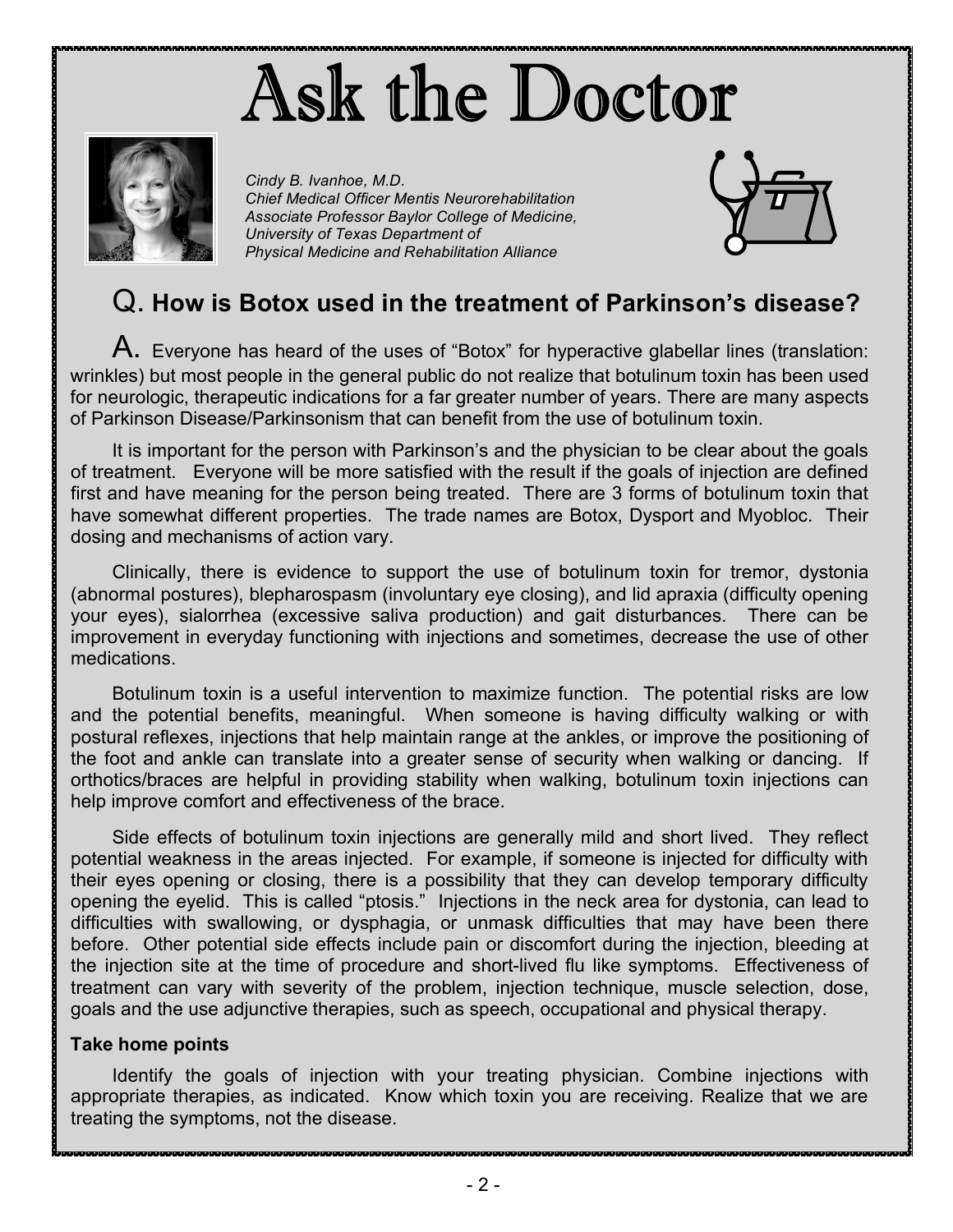**Houston Area Parkinson Society Annual Awards Event 2009**  $PARTY$  or PARKINSON'S

> Celebrating thirty-five years of improving the quality of life for individuals with Parkinson's disease.

# **Save The Date** Sunday, 10.04.09

6 p.m. at the Bayou Club

**Honoring Houston Ballet** and Baine Kerr, Sr. in memoriam

Brief awards ceremony, dinner and dancing to the sounds of El Orbits

For more information call 713-313-1640 or visit our website at www.hapsonline.org

## **Fall Educational Program**

## *Is It For You or Your Loved One?" "Deep Brain Stimulation: Is It For You or Your Loved One?"*



## **Saturday,
Nov.
14th

8:30
am
‐
1:30
pm**

United
Way
Building

50
Waugh
Drive

This
free
program
is
sponsored
by
the
Parkinson's
Disease
Research,
Education
and Clinical Center (PADRECC) at the Michael E. DeBakey VA Medical Center, and the Houston
Area
Parkinson's
Society
(HAPS).

Join with others interested in learning more about this surgical treatment for Parkinson's disease. Speakers from the medical community will share their expertise and insights about Deep Brain Stimulation. There will be opportunities for Q&A from the audience. More information will published
in
the
October
HAPS
Happenings.

For immediate questions, contact Kathleen Crist, LMSW at HAPS (713) 626-7114 or Naomi Nelson, PhD
at
PADRECC
(713)
794‐8938.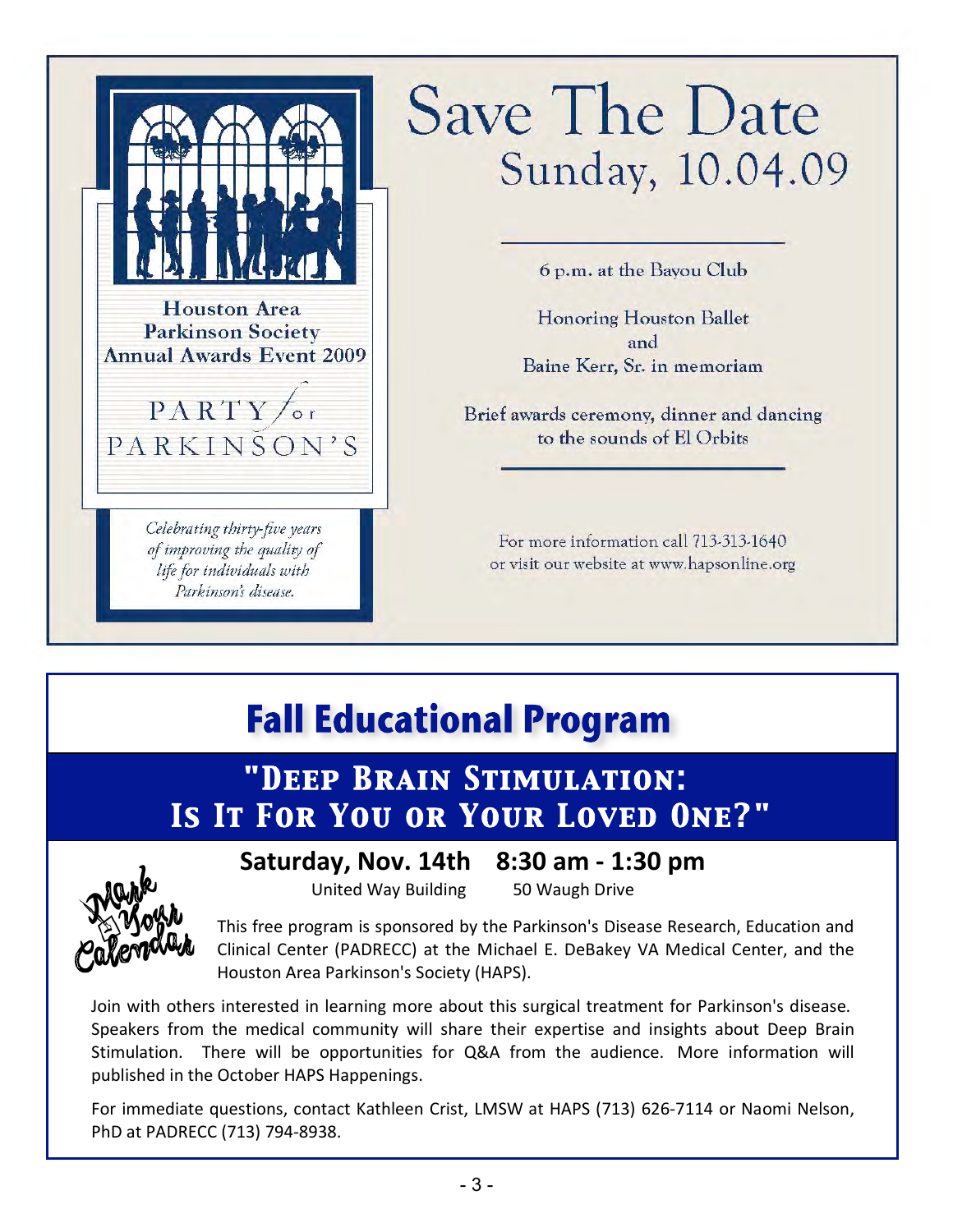## **Free Medical Equipment Waiting for a Good Home!**

HAPS has the following donated medical equipment, some new and some gently used.



**(4) Shower chairs**

888888888888888888888888

- **(1) Guard rails new uninstalled (1) Wheelchair**
- **(1) Hoyer lift (1) Hoyer lift without sling**
- **(1) Rolling walker**

If you are interested in any of these items, please call the HAPS office for more information, 713-626-7114.

## **Newly Diagnosed Education Program**

For those diagnosed in the last three years

## **Saturday, October 24, 2009**

**8:30 am – 12:30 pm**

For more information call Kathleen Crist, LMSW 713-626-7114







**Join our tango class and have fun while improving your balance! Every Wednesday from 1:00 - 2:15 pm** *For more information call HAPS at 713-626-7114*



EXERCISE YOUR EYES

Imagine HUGH numbers, one through nine. Move your eyeballs to "trace" the numbers. Keep your head still, but use your entire range of motion.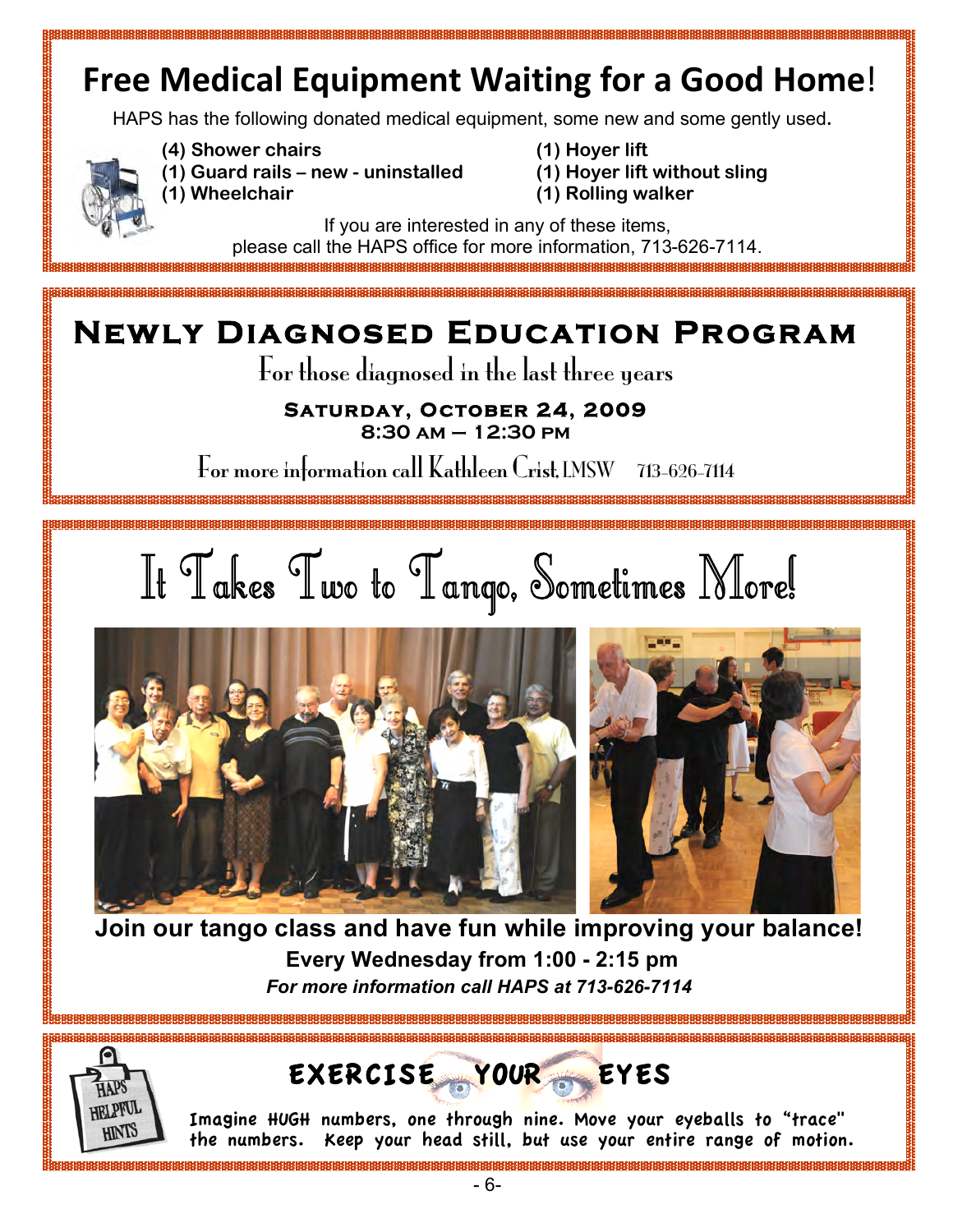# CONTRIBUTIONS

**Your donation is very much appreciated. Your thoughtfulness helps HAPS continue to provide much needed services to people with Parkinson's and their families.**

### **GIFTS**

**Anna C. Brewin Mr. and Mrs. Luis Zamora Mr. Thomas Capo Mr. and Mrs. John Massey Edith L. Little Nancy Angell Streeter Mr. and Mrs. Sam Aker Mr. and Mrs. William Doty**

**Mr. and Mrs. Boris Kurinets Mr. and Mrs. K.C. Lin Mary A. Young Mr. Dick Gregg, Jr. Mr. and Mrs. Cesar Sugitan Dr. and Mrs. Gary Sizenbach Mr. and Mrs. Robert Williams Mr. Daniel Beery**

### **IN HONOR OF**

*In honor of Dr. Bob Stout* Mrs. Bob Stout

*In honor of George A. Bourgeois III* Mr. & Mrs. George A. Bourgeois Jr. *In honor of Louis Bernell's Birthday* Richard Rosenberg Mr. and Mrs. Frank Dover Mr.and Mrs. Kenneth Langsdorf

## **IN MEMORY OF**

#### *In memory of James F. Tucker, II*

Bridget Williams Mary Anne Collins-Stickney The Sengelmann Family The Bozeman Family Linda Williams Janet Marshall Peggy Epps Kathy Harlan Larry Butler Mason and Ann Collins Mike and Gracie Churchman Bob Peck Steve and Eileen Morse Martha Bohacek Oscar and Maggie Olszewski Bill and Faye Pennington Peggy Mote Lana Sims Chandrika Patel Dee M. Miler Mrs. Doris Rusciano Mr. and Mrs. Darrel Schmedding Mrs. Gayle Kindle

### *In memory of Charles Campbell*

Linda Williams Bill and Faye Pennington Diane Templeman Gayle Kindle Ellyn Roof Peggy Mote Mary Anne Collins-Stickney Martha Bohacek Howard and Mary Green

*In memory of Ed Stickney* Mary Anne Collins-Stickney

*In memory of Jack Boynton* Mrs. Pearl Boynton

*In memory of Al Kohut* Theda Flournoy

*In memory of Jack Evans* Mr. and Mrs. Bob Diehl

*In memory of Kay Lynn Johnson* Sara Terral

*In memory of Judith Montague* Sally Charpiot

*~ All donations are tax deductible ~*